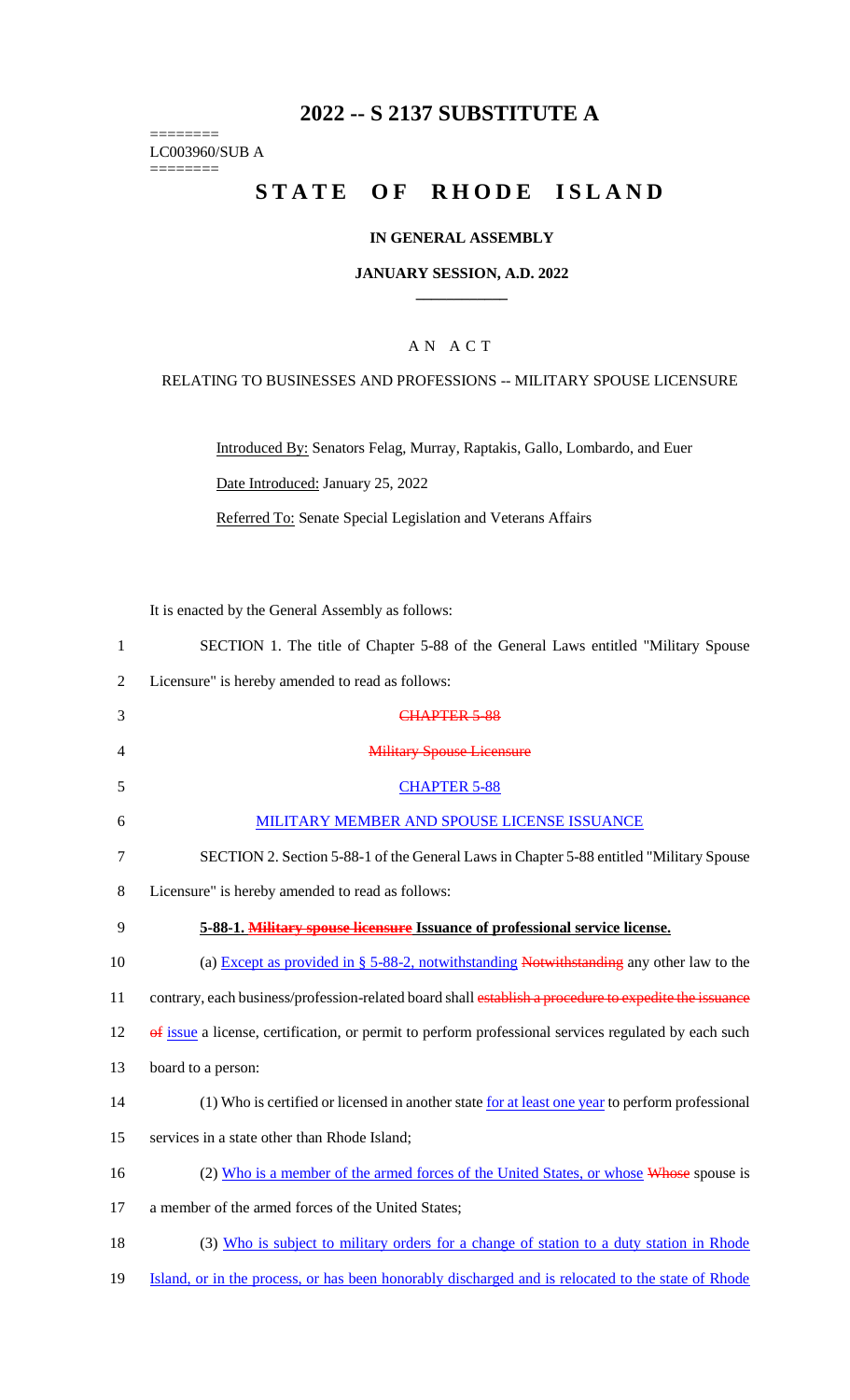- 1 Island or, whose Whose spouse is the subject of a military transfer to Rhode Island; and
- 2 (4) In the situation of a military member's spouse, the spouse Who left employment to 3 accompany the **person's spouse** military member to Rhode Island. (b) The procedure shall include: (1) Issuing the person a license, certificate, or permit, if, in the opinion of the board, the requirements for certification or licensure of such other state are substantially equivalent to that 7 required in this state;  $or$ . (2) Developing a method to authorize the person to perform professional services regulated 9 by the board in this state by issuing the person a temporary license, certificate or permit for a limited period of time to allow the person to perform professional services while completing any specific requirements that may be required in this state that were not required in the state in which the person was licensed or certified. (3) Establishing that the person is not subject to a disqualification pursuant to the provisions of § 5-88-2. SECTION 3. Chapter 5-88 of the General Laws entitled "Military Spouse Licensure" is hereby amended by adding thereto the following sections: **5-88-2. Disqualification for license issuance.**  18 The provisions of § 5-88-1 shall not apply unless all the following apply: 19 (1) The board in the other state holds the person in good standing; (2) The person does not have a disqualifying criminal record as determined by the board in accordance with the provisions of § 28-5.1-14; (3) No board in any other state has revoked the person's occupational license, certificate or permit as a result of negligence or intentional misconduct; (4) The person did not surrender an occupational license, certificate or permit because of negligence or intentional misconduct; (5) The person does not have a complaint, allegation or investigation currently pending before a board in another state which relates to unprofessional conduct or an alleged crime; and 28 (6) The person pays all applicable fees in this state. **5-88-3. Decision.**  The board shall provide the person with a written decision regarding the application for an occupational license, certificate or permit pursuant to the provisions of § 5-88-1 within sixty (60) days after receiving an application. **5-88-4. Appeal.**

An appeal of an adverse determination or denial of a license, certificate or permit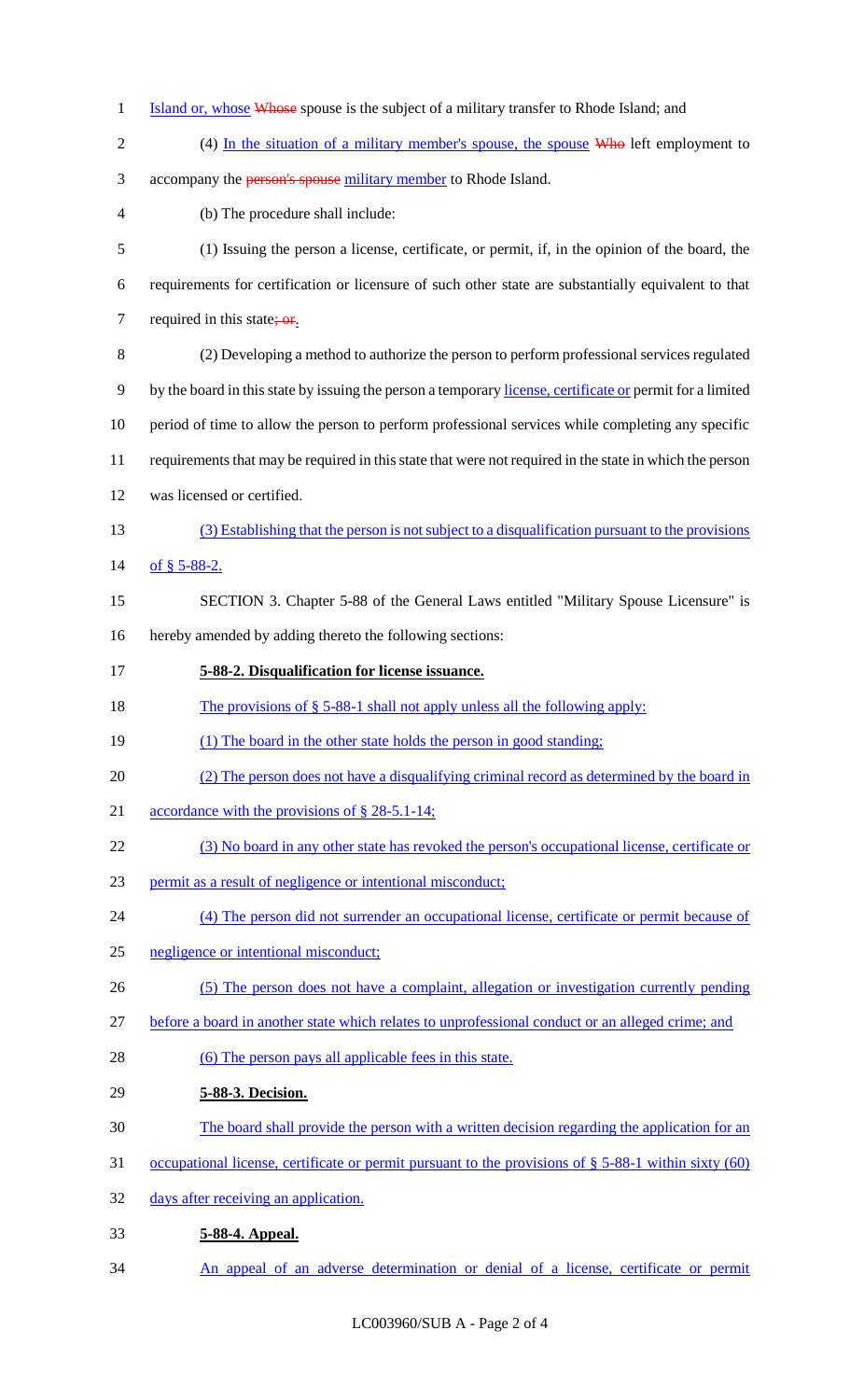- 1 application under the terms of this chapter shall be pursuant to the provisions of chapter 35 of title
- 2 42 the "administrative procedures act".

### 3 **5-88-5. Limitations.**

- 4 (a) An occupational license, certificate or permit issued pursuant to this chapter is valid
- 5 only in this state. It shall not make the person eligible to work in another state under an interstate
- 6 compact or reciprocity agreement unless otherwise provided in law.
- 7 (b) Nothing in this chapter shall be construed to prevent this state from entering into a
- 8 licensing compact or reciprocity agreement with another state, foreign province or foreign country.
- 9 (c) Nothing in this chapter shall be construed to prevent this state from recognizing
- 10 occupational credentials issued by a private certification organization, foreign province, foreign
- 11 country, international organization or other entity.
- 12 (d) Nothing in this chapter shall be construed to require a private certification organization
- 13 to grant or deny private certification to any individual.

## 14 **5-88-6. Military education, training and experience.**

- 15 Notwithstanding any other law, the education, training or experience requirements for an
- 16 occupational license, certificate or permit issued pursuant to this chapter are completely or partially
- 17 satisfied, as determined by the regulating occupational licensing board on presentation of
- 18 satisfactory evidence that the applicant received substantially equivalent education, training or
- 19 experience as a member of the United States armed forces or any national guard or other reserve
- 20 component.

## 21 **5-88-7. Public notice.**

- 22 An occupational licensing board shall prominently print the following on all license,
- 23 certificate or permit applications, and any communication denying a license, certificate or permit,
- 24 and on the board's website: "Pursuant to § 5-88-1 et seq., upon application, this state may recognize
- 25 occupational licenses, certificates or permits obtained from other states for military members and
- 26 their spouses who relocate to this state pursuant to military orders."

## 27 **5-88-8. Preemption.**

- 28 This chapter preempts rules, regulations and ordinances of any city, town, municipality,
- 29 and other subdivisions of the state which regulate occupational licenses, certificates or permits.
- 30 SECTION 4. This act shall take effect upon passage.

<sup>========</sup> LC003960/SUB A ========